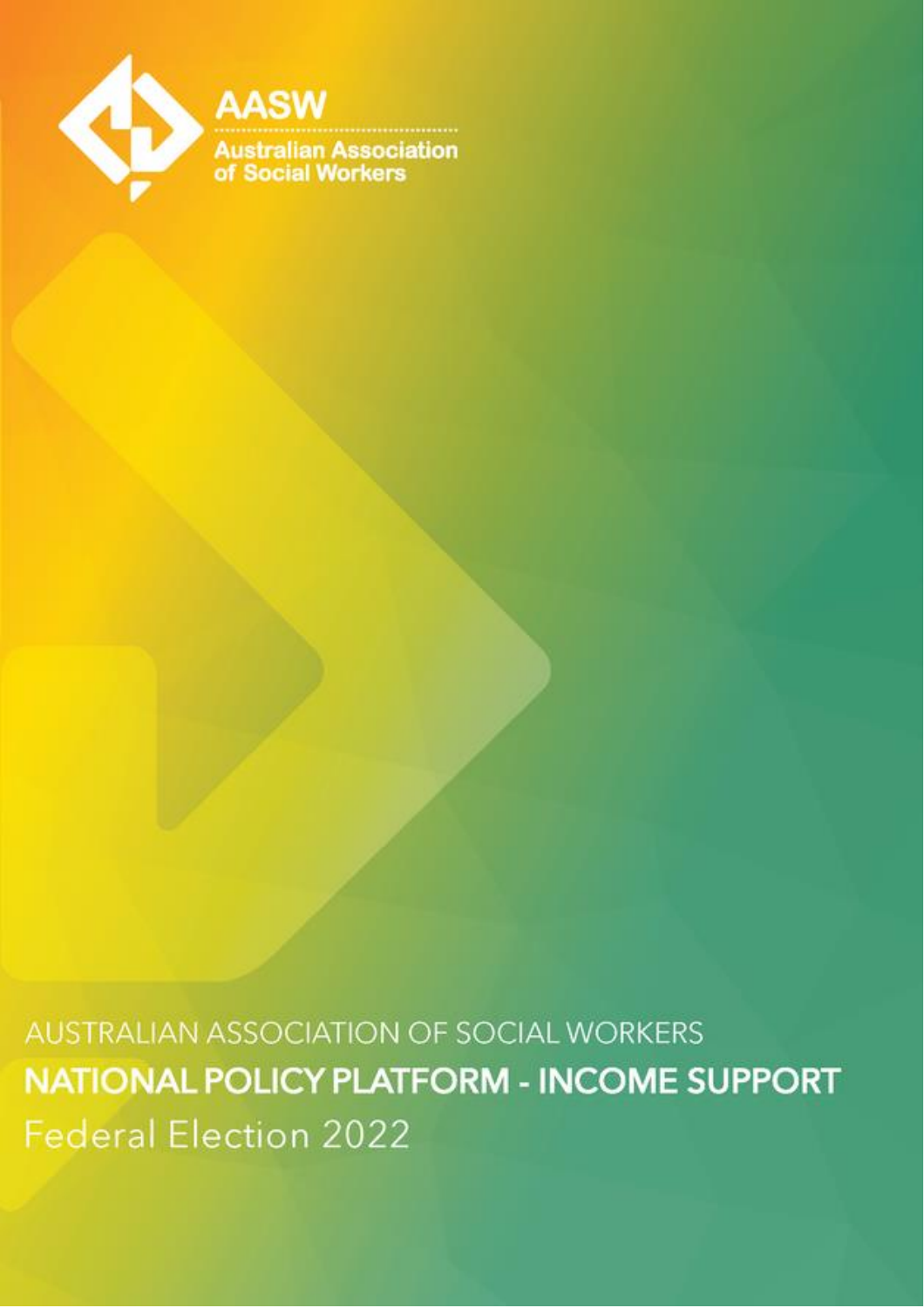# **INCOME SUPPORT PORTFOLIO**

#### **We advocate for:**

*Justice and social fairness, by acting to reduce barriers and to expand choice and potential for all persons, with special regard for those who are disadvantaged, vulnerable, isolated, oppressed or have exceptional needs.*

Social justice is a core principle that we promote and uphold for society in general and for the people with whom we work.

This includes recognising and adopting policies which respond to the social and environmental determinants of health, that is, the non-medical factors which influence health outcomes such as income and social protection, employment, education, housing, social inclusion and non-discrimination, and, access to affordable health services of decent quality.

Yet many Australians in the community face housing insecurity, instability, and/or homelessness. Many in the community are dependent on government support payments- which are too low to live a healthy or dignified life. Many experience intergenerational unemployment and this, combined with low income support creates additional barriers to entering employment or pursuing education.

### **We believe this can be advanced by:**

Fixing our social security system so that it keeps people out of poverty, enables people to maintain a minimum standard of dignity and health and enables people to find work.

#### **To do this the Australian Government must:**

- 1. Raise the Rate of income support including:
- a) Permanently increase the JobSeeker Payment to at least \$70 a day so everyone can cover the cost of the basics;
- b) Index payments in line with wage movements at least twice per year;
- c) Introduce a \$50 a week Disability and Illness Supplement;
- d) Establish a Single Parent Supplement that recognises the additional costs of single parenthood;
- e) Establish a Social Security Commission to advise the Parliament on the ongoing adequacy of income support payments; and,
- f) f. Institute a work or training guarantee to provide individualised assistance.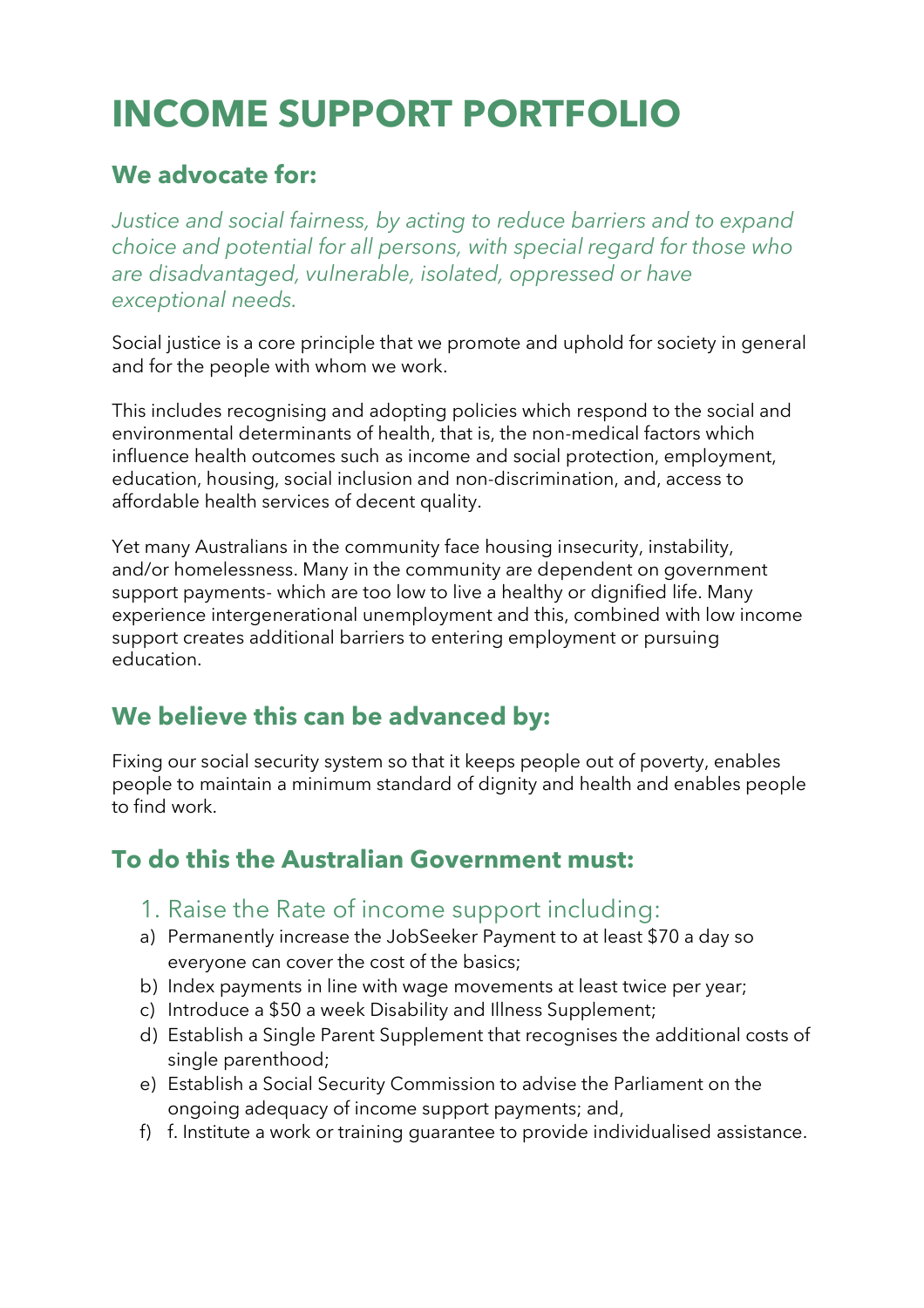## 2. Discontinue All Trials of Cashless Debit Cards

This punitive and discriminatory policy has prohibited vulnerable Australians, in particular, First Nations Peoples, from achieving community self-determination, without having any positive impact on their capacity for financial management.

## 3. Supporting People with Disability

Amending the eligibility rules for, and removing the barriers to the Disability Support Pension, so that all people who should be receiving it do so, instead of being forced into the arbitrary and punitive compliance regime of JobSeeker.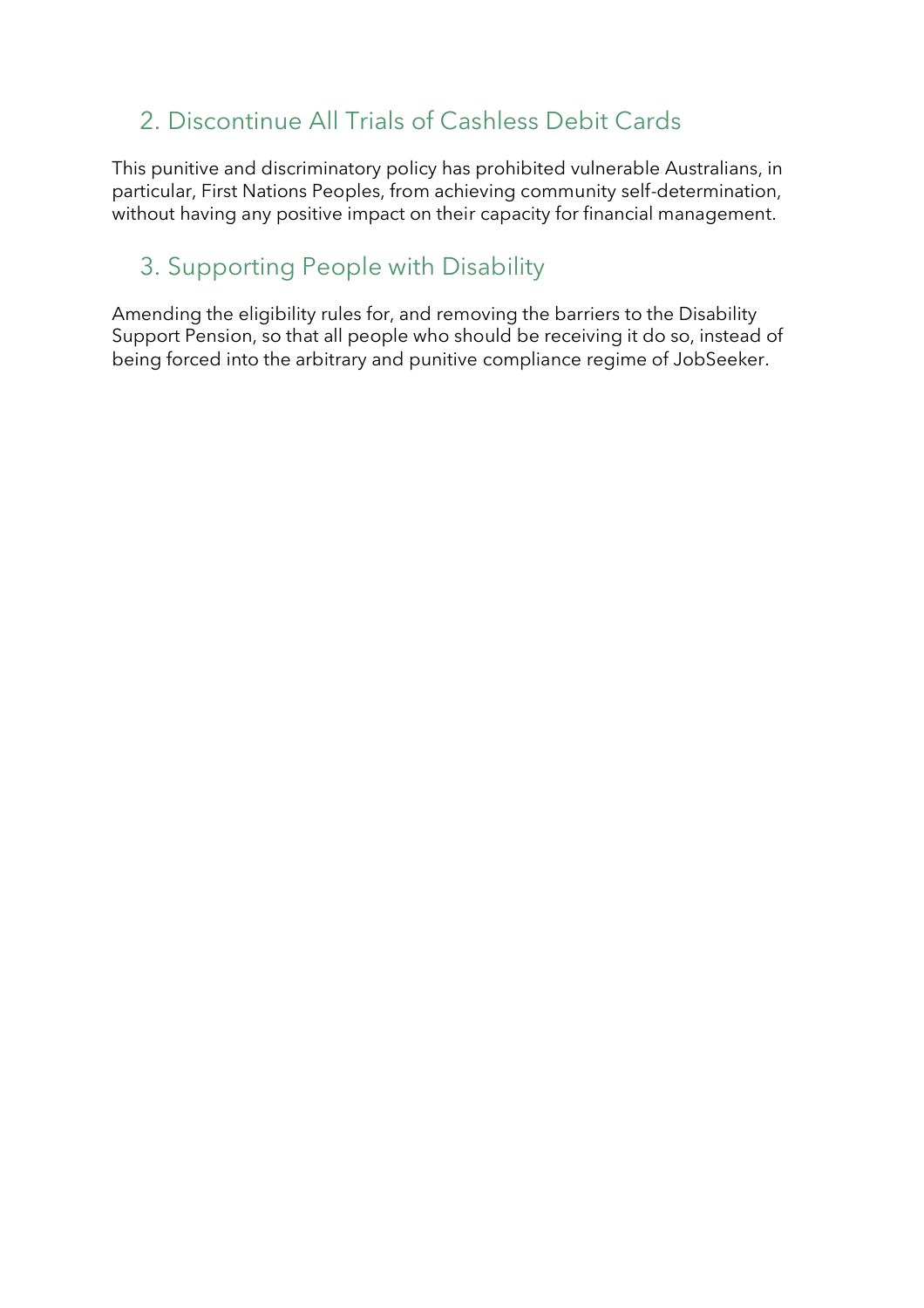# **AASW MEMBER RESPONSES**

### *WHAT IS YOUR TOP FEDERAL 2022 BUDGET AND ELECTION PRIORITY?*

"The low Centrelink rates are not only detrimental to the recipients, they affect communities where there are high levels of Centrelink payment recipients and create entrenched inequality that becomes hard to shift. it is not only socially irresponsible, it is economically short sighted as these communities also have higher birth rates and thus more children growing up in poverty."

"Jobseeker's – below average to survive: need to be increased."

"Increase levels of homelessness, increased levels of service dependency due to income support being so low for singles and individuals with no children."

"More should be invested in this unique way of working. Increase income/welfare supports This goes without saying. The cost of living increases whilst incomes stay dormant or increased years later but does not reflect the cost of living. Thus, we are always playing catch up! The pandemic has also contributed to the economic disaster, higher unemployment rates, etc. This area needs a thorough review with the outcome being increased wages and support!"

"New programs are needed. People on Centrelink benefits need to be lifted out of poverty."

"Increased Centrelink payments especially for New Start and Student payments."

"Improved income support - raise job seeker payments Increased employment support services - provide integrated and wrap around psychosocial, health and employment skills acquisition, in a local community context Reduce punitive mutual obligation requirements and stop cashless debit trials in poor communities."

"Liveable wage for all on Centrelink (job seeking and disability)."

"There needs to be some form of right to a minimum income in Australia - and it needs to be on/above the poverty line."

"Wealth inequality is increasing in Australia. As such, this needs to be addressed by allocating more resources for those at the bottom through income and welfare support."

"Support for the most disadvantaged in our communities."

"I haven't heard anyone speak of a good experience at Centrelink - not one. I find this concerning."